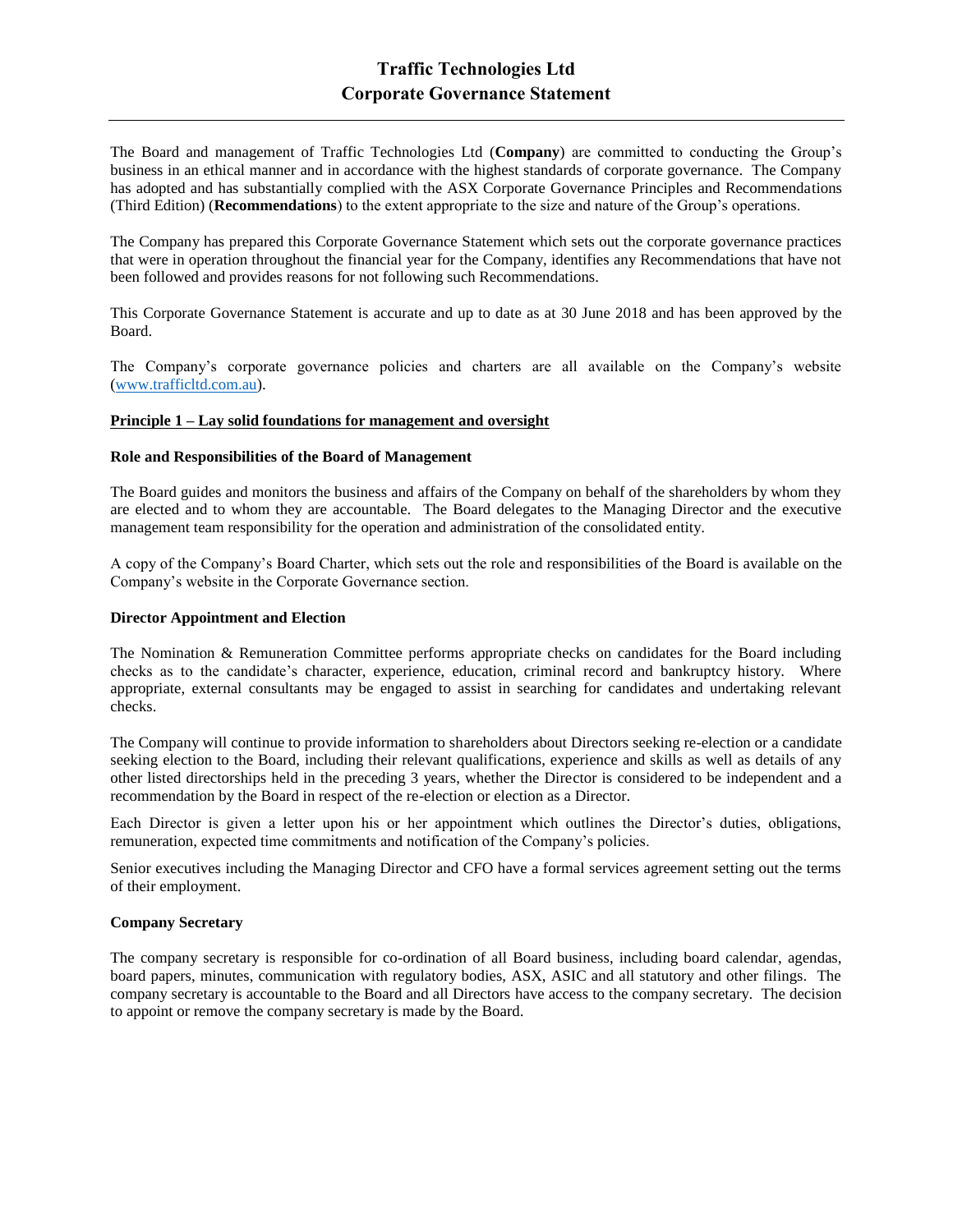# **Diversity Policy**

The Company has established a diversity policy, which is available on the Company's website. The diversity policy outlines requirements for the Board to develop measurable objectives for achieving diversity and annually assess both the objectives and the progress in achieving those objectives. The Board has developed objectives regarding gender diversity and aims to achieve these objectives over the next five years as Director and senior executive positions become vacant and appropriately qualified candidates become available.

The respective proportion of women and men in the Company as at 30 June 2018 was as follows:

|                               | <b>Proportion of women</b> | <b>Proportion of men</b> |
|-------------------------------|----------------------------|--------------------------|
| On the Board                  | 0%                         | 100\%                    |
| In senior executive positions | .4%                        | 86%                      |
| Across the whole organisation | 6%                         | 84%                      |

As indicated above, the Company does not have any female Board members and has one senior executive. A senior executive for the purpose of gender diversity targets is defined as levels 2 to 4 within the organisation, where the Managing Director represents level 1. A key business commitment for the Company is to increase the percentage of women in leadership positions (at both a senior executive and Board level) to 25% within 3 years. Additionally, with females comprising 16% of the Company's workforce, the Company recognises the importance of building a strong female presence across all tiers of the business. In this regard, the Company is committed to increasing the percentage of women employed by the Company to 25% over the next 5 years.

The Company's diversity objectives and progress towards achieving them are disclosed on the Company's website in the Corporate Governance section.

#### **Performance Assessment**

The performance of the Board, Board Committees and individual Directors is reviewed regularly by the Board and at least annually. During the reporting period, the Board reviewed the performance of each Board member. The performance criteria against which Directors are assessed are aligned with the financial and non-financial objectives of the Company. A performance evaluation was undertaken in the financial year ended 30 June 2018 in accordance with that process.

The Board and the Managing Director evaluate the performance of senior management annually against Key Performance Indicators (KPI's), including measuring actual performance against planned performance. A performance evaluation was undertaken in the financial year ended 30 June 2018 in accordance with that process.

#### **Principle 2 – Structure the Board to add value**

#### **Nomination and Remuneration Committee**

The Company has a Nomination & Remuneration Committee. The Nomination & Remuneration Committee comprises the independent non-executive Directors (being, Mr. Lowrey and Mr. Hardgrave) and is chaired by Mr. Hardgrave, who is an independent Director. The Corporate Governance Council recommends that the Nomination & Remuneration Committee have at least 3 members. Given the size of the Board, the Company's Nomination & Remuneration Committee has 2 members. The Board will continue to seek to identify suitable candidates to fill vacancies as they arise. The charter of the committee is disclosed on the Company's website in the Corporate Governance section.

Details of the number of times the committee met throughout the period and the individual attendances of the members at those meetings are disclosed in the Directors' Report.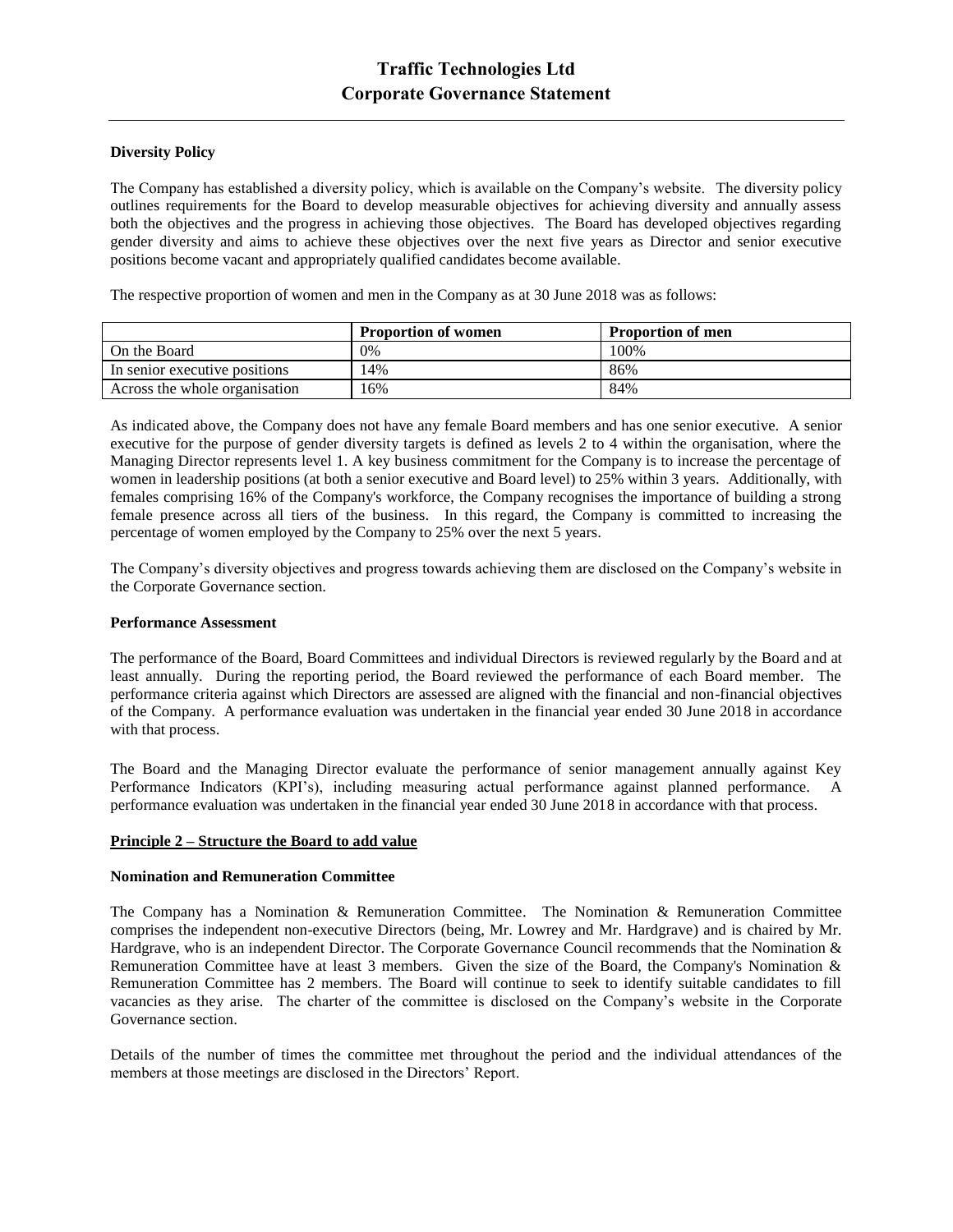Where necessary, the Board seeks advice of external advisers in connection with the suitability of applicants for Board membership.

### **Skills Matrix**

The Board considers that the current Directors have an appropriate mix of skills to enable the Board as a collective to effectively discharge its responsibilities. The members of the Board of Directors, collectively have skills and experience in corporate governance, traffic management & infrastructure, ASX listed companies, human resources, legal, finance, commercial, manufacture/assembly, government contracts as well as other areas of business.

Further detail about the skills (including the skills matrix), experience and expertise held by each Director in office is disclosed in the Director's Report (contained in the 2018 Annual Report).

#### **Composition of the Board**

Details of the Board of Directors, their appointment dates and independence status are as follows:

| <b>Name of Director</b> | <b>Position</b>          | <b>Independence Status</b> | <b>Tenure</b>          |
|-------------------------|--------------------------|----------------------------|------------------------|
| Mr Garry Patrick Lowrey | Non-executive Director   | Independent                | $24/11/2015 -$ current |
|                         | and Non-executive        |                            |                        |
|                         | Chairman                 |                            |                        |
| Mr Constantinos Lambros | <b>Managing Director</b> | Not independent            | $11/04/2003 - current$ |
| Liosatos                |                          |                            |                        |
| Mr Mark Hardgrave       | Non-executive Director   | Independent                | $30/01/2013 - current$ |

With the exception of Mr. Liosatos (Managing Director) who is a full time executive and substantial shareholder of the Company, each of the other Directors are considered to be independent within the criteria described in Box 2.3 of the Recommendations.

The chair of the Board is an independent director and is not the CEO of the Company.

The Company has policies and procedures in place to assist Directors in fulfilling their responsibilities. When Directors join the Board, they undertake a comprehensive induction program, which includes information on the Company's core values, strategy, objectives, as well as its governance framework and operations. New Directors also meet with senior management to gain a better appreciation of the Company's operations and capabilities. The Board receives ongoing governance updates as required, including in relation to recent legislative and regulatory changes and developments in corporate governance. All Directors have ongoing access to information on the Company's operations and to the Company's senior management. The Company provides the capacity for any Director to obtain separate professional advice on any matter being discussed by the Board and for the Company to pay the cost incurred.

# **Principle 3 – Act ethically and responsibly**

The Board has drawn up a formal code of conduct to guide Board members, executives and employees in carrying out their duties and responsibilities, to guide compliance with legal and other obligations and to maintain confidence in the Company's integrity. Executives and employees are encouraged to report to Board members any concerns regarding potentially unethical practices.

The code of conduct is disclosed on the Company's website in the Corporate Governance section.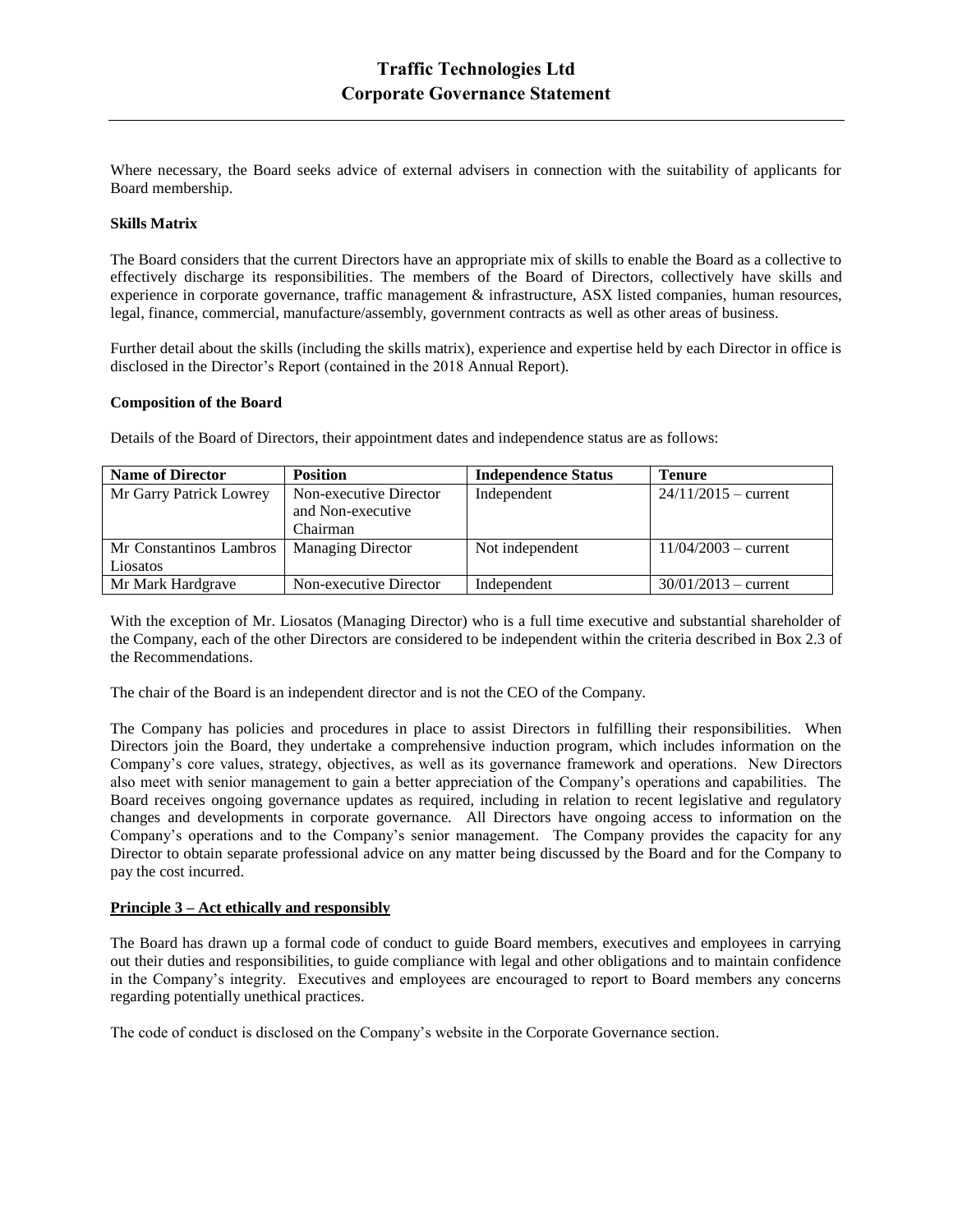## **Principle 4 – Safeguard integrity in corporate reporting**

## **Audit Committee**

The Board has established an Audit Committee which plays a key role in assisting the Board of Directors with its responsibilities relating to accounting t and ensuring the independence of the Company's auditors.

The Company's Audit Committee consists only of independent non-executive Directors and has an independent chair, who is not the chair of the Board.

A copy of the Company's Audit Committee Charter is available on the Company's website in the Corporate Governance section.

All members of the Board with the exception of the Managing Director are members of the Audit Committee. The Audit Committee is chaired by Mr. Hardgrave, who is an independent chairman and who is not chair of the Board. The Corporate Governance Council recommends that the Audit Committee have at least 3 members all of whom are independent. Given the size of the Board and the independence status of the Company's Board, the Company's Audit Committee has 2 members. The Board will continue to seek to identify suitable candidates to fill vacancies as they arise.

The Chair of the Audit Committee, Mr. Hardgrave, is a qualified chartered accountant and has worked in the finance sector for many years. All Audit Committee members have extensive business experience at Board level and in senior management positions.

Meetings of the Committee are held a minimum of twice a year, represented by one meeting to review each of the full year and half year financial reports and make recommendations to the Board. Further meetings may be held for discussion on policies and procedures and risk management matters. The auditors of the company will also be invited to make recommendations to the Committee on policies and procedures for discussion.

Audit Committee meetings are attended by the accounting firm audit partner responsible for the Company's audit. For details of meetings of the Audit Committee held during the year and attendance at those meetings, refer to the Directors' Report.

## **Financial Reporting**

The Board confirms that it receives, before it approves the Company's financial statements for a financial period, written confirmation from the Managing Director and the Chief Financial Officer that, in their opinion, the financial records of the entity have been properly maintained and that the financial statements comply with the appropriate accounting standards and give a true and fair view of the financial position and performance of the entity and that the opinion has been formed on the basis of a sound system of risk management and internal control which is operating effectively.

# **External Auditor**

The external auditor is required to attend the Annual General Meeting of the Company and is available to answer shareholder questions about the conduct of the audit and the preparation and content of the auditor's report.

# **Principle 5 – Make timely and balanced disclosure**

The Company's Continuous Disclosure Policy is designed to promote transparency and investor confidence and ensure that all interested parties have an equal opportunity to obtain information which is issued by the Company. Additionally, the Company is committed to complying with the continuous disclosure obligations contained in the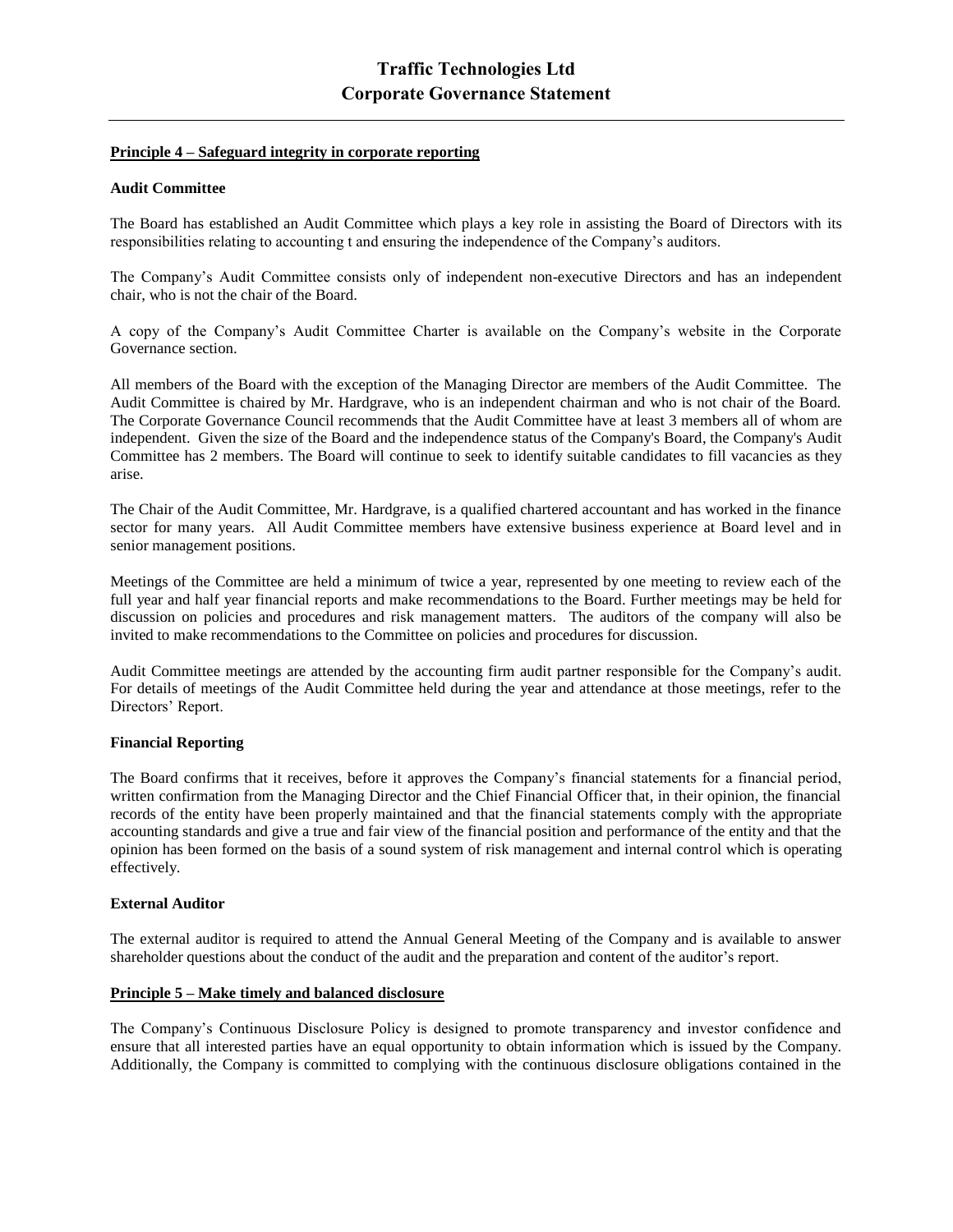ASX Listing Rules and the Corporations Act 2001. In this regard, as at 30 June 2018 the Company has ensured that all shareholders and the market have had an equal opportunity to obtain and review full and timely information about the Company's securities.

A copy of the Company's Continuous Disclosure Policy is available on the Company's website in the Corporate Governance section.

# **Principle 6 – Respect the rights of security holders**

The Board informs shareholders of all major developments affecting the Company as follows:

- placing all announcements made to the market by providing a link from the Company's website to the ASX Company Announcements Platform;
- publishing all corporate governance policies and charters adopted by the Board on the Company's website; and
- placing the full text of notices of meeting and explanatory material on the Company's website.

The Company's communication strategy is to promote effective communication with shareholders. During the financial year ending 30 June 2018, the Company has:

- provided shareholders and the financial markets with full and timely information about the Company's activities in a balanced and understandable way;
- complied with the continuous disclosure obligations contained in the applicable ASX Listing Rules and the Corporations Act 2001; and
- communicated effectively with its shareholders and made it easier for shareholders to communicate with the Company by electronic means.

#### **Shareholder Participation and Correspondence**

The Board encourages full participation of shareholders at the Annual General Meeting (**AGM**) to ensure a high level of accountability and identification with the Company's strategy and goals.

The 2018 Notice of AGM will be provided to all shareholders and made available on the Company website.

The external auditor is required to attend the Annual General Meeting of the Company and is available to answer shareholder questions about the conduct of the audit and the preparation and content of the auditor's report.

Shareholders are able to communicate with the Company electronically and ask questions via the Company's website or by emailing the company secretary. Investors are also able to communicate with the Company's share registry electronically, by emailing the share registry or via the share registry's website.

## **Principle 7 – Recognise and manage risk**

The Risk Committee is responsible for ensuring that adverse risks and mitigation of these risks are identified on a timely basis and that the Company's objectives and activities are aligned with the risks and opportunities identified by the Risk Committee and the Board of Directors.

The Risk Committee comprises the independent non-executive Directors (being, Mr. Lowrey and Mr. Hardgrave) and the Managing Director Constantinos Liosatos. The Risk Committee is chaired by Mr. Hardgrave, who is an independent Director. The charter of the committee is disclosed on the Company's website in the Corporate Governance section.